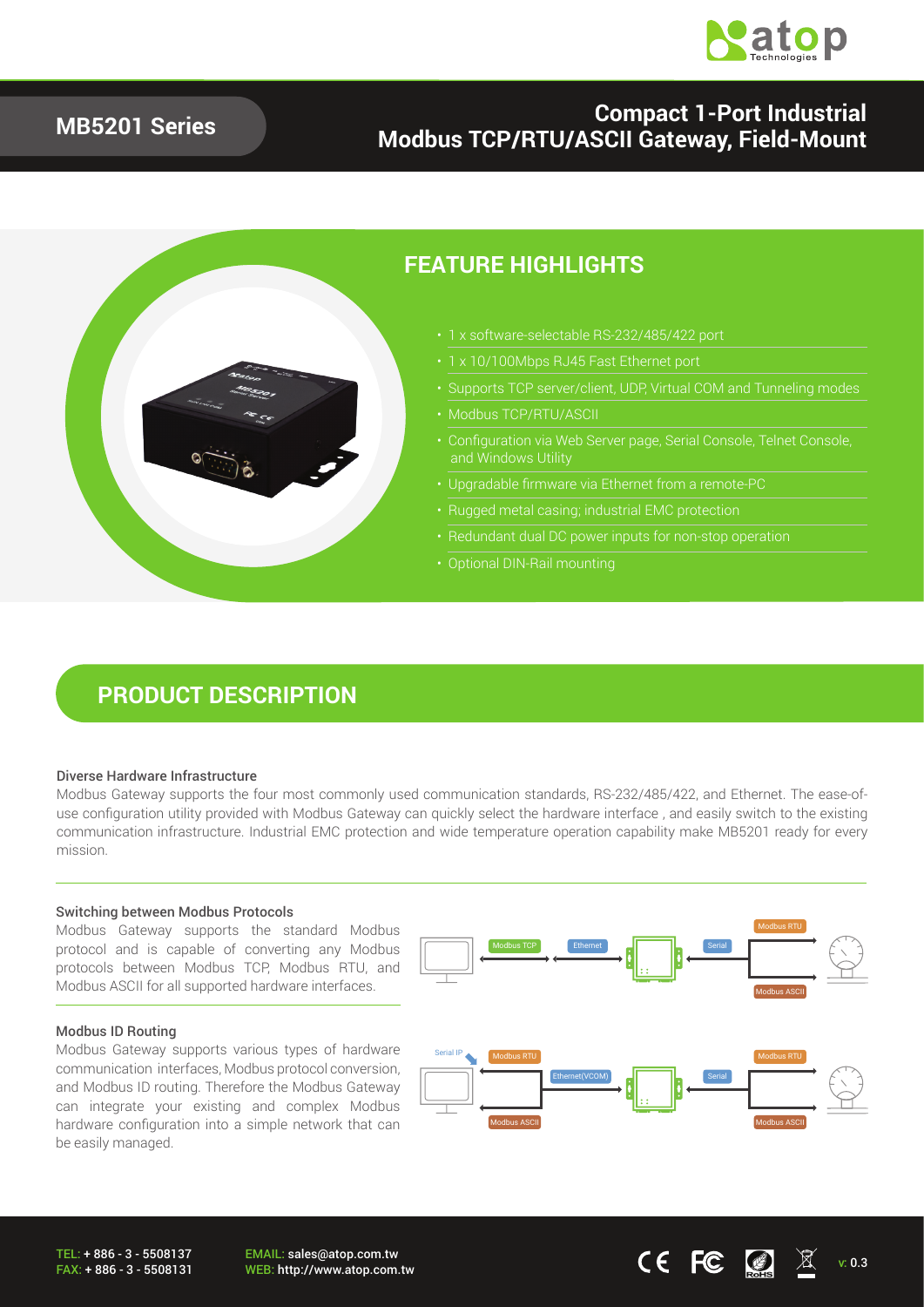

 $CE$  FC  $\boxed{3}$  X  $v.0.3$ 

# **SPECIFICATIONS**

| <b>Network Interface</b>                               |                                                                                                                                                                                  |  |
|--------------------------------------------------------|----------------------------------------------------------------------------------------------------------------------------------------------------------------------------------|--|
| <b>Ethernet Port</b>                                   | 1x 10/100BASE-T(X) RJ-45                                                                                                                                                         |  |
| Compliance                                             | IEEE 802.3 for 10BASE-T<br>IEEE 802.3u for 100BASE-T(X)                                                                                                                          |  |
| <b>Serial Interface</b>                                |                                                                                                                                                                                  |  |
| Connector                                              | 9-Pin D-Sub9 connector(Male, -DB version) or 5-Pin Terminal block (-TB version)                                                                                                  |  |
| Ports                                                  | $\mathbb{1}$                                                                                                                                                                     |  |
| Mode                                                   | RS-232/RS-485(2 and 4 wire)/RS-422, software selectable                                                                                                                          |  |
| <b>Baud Rate</b>                                       | 1200~230,400 bps (RS-485 4-wire allows up to 921,600 bps)                                                                                                                        |  |
| Parity                                                 | None, Odd, Even, Space, Mark                                                                                                                                                     |  |
| Data Bits                                              | 7,8                                                                                                                                                                              |  |
| <b>Stop Bits</b>                                       | 1,2                                                                                                                                                                              |  |
| Flow Control                                           | None, Xon/Xoff, RTS/CTS (RS-232 only)                                                                                                                                            |  |
| <b>Power Characteristics</b>                           |                                                                                                                                                                                  |  |
| Connector                                              | 3-Pin 5.08mm Lockable Terminal Block and DC Jack for redundancy                                                                                                                  |  |
| Input Voltage<br>Power Consumption<br>Power Redundancy | 3-Pin 5.08mm Lockable Terminal Block: 9-30VDC; DC Jack 5VDC<br>< 9W<br>Yes                                                                                                       |  |
| <b>Reverse Polarity Protection</b>                     | Yes                                                                                                                                                                              |  |
| <b>Mechanicals</b>                                     |                                                                                                                                                                                  |  |
| Dimensions ( $W \times D \times H$ )                   | 65mm x 78mm x 28mm (without wall-mount part)<br>MB5201-TB: 88.5 x 78.3 x 27.8mm (with wall-mount part)<br>MB5201-DB: 88.5 x 84 x 27.8mm (with wall-mount part and DB9 connector) |  |
| Installation                                           | Wall-Mount or DIN-Rail (optional kit)                                                                                                                                            |  |
| <b>Reset Button</b>                                    | Yes                                                                                                                                                                              |  |
| Weight                                                 | 185g                                                                                                                                                                             |  |
| <b>Environmental Limits</b>                            |                                                                                                                                                                                  |  |
| <b>Operating Temperature</b>                           | $-40^{\circ}$ C ~ 70°C (-40°F ~ 158°F)                                                                                                                                           |  |
| Storage Temperature                                    | $-40^{\circ}$ C ~ 85°C (-40°F ~ 185°F)                                                                                                                                           |  |
| Ambient Relative Humidity                              | $5 \sim 95\%$ RH, (non-condensing)                                                                                                                                               |  |
| <b>Software</b>                                        |                                                                                                                                                                                  |  |
| Protocols                                              | TCP, IPv4, UDP, DHCP Client, HTTP, HTTPS, Telnet, ARP, SNMPv1, v2c, v3                                                                                                           |  |
| Configuration                                          | Atop Management Utility, Web UI, Telnet, CLI                                                                                                                                     |  |
| VirtualCOM                                             | Windows/Linux redirection software                                                                                                                                               |  |
| Modbus                                                 | TCP/RTU/ASCII                                                                                                                                                                    |  |

TEL: + 886 - 3 - 5508137 FAX: + 886 - 3 - 5508131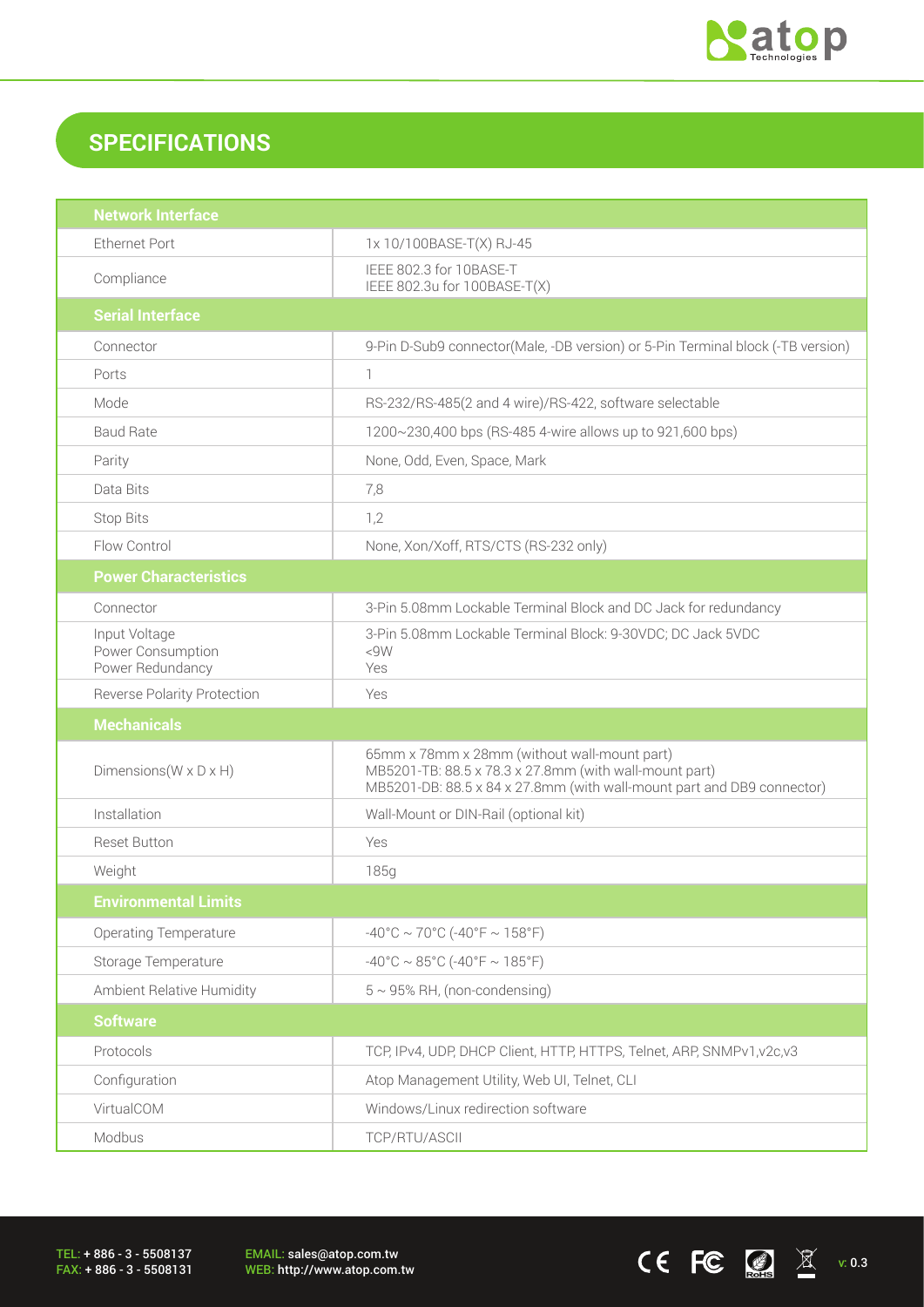

| <b>TCP Client</b> | Single destination or VirtualCOM            |
|-------------------|---------------------------------------------|
| TCP Server        | 4 Connections; VirtualCOM or reverse Telnet |
| JDP               | Up to 4 Ranges IP                           |

## **REGULATORY APPROVALS**

| <b>Approvals</b> |                                                                                                                   |                                                             |                                                                                                  |                                     |  |
|------------------|-------------------------------------------------------------------------------------------------------------------|-------------------------------------------------------------|--------------------------------------------------------------------------------------------------|-------------------------------------|--|
| Safety           | EN 60950-1 / EN62368-1                                                                                            |                                                             |                                                                                                  |                                     |  |
| <b>EMC</b>       | FCC Part 15, Subpart B, Class A<br>EN 55032, EN61000-6-4<br>EN 61000-3-2<br>EN 61000-3-3<br>EN 55024, EN61000-6-2 |                                                             |                                                                                                  |                                     |  |
| <b>Test</b>      | <b>Item</b>                                                                                                       |                                                             | <b>Value</b>                                                                                     | <b>Level</b>                        |  |
| IEC 61000-4-2    | <b>ESD</b>                                                                                                        | Contact Discharge<br>Air Discharge                          | ±4KV<br>±8KV                                                                                     | 3<br>3                              |  |
| IEC 61000-4-3    | <b>RS</b>                                                                                                         | 80-1000MHz                                                  | 10(V/m)                                                                                          | 3                                   |  |
| IEC 61000-4-4    | EFT                                                                                                               | <b>AC Power Port</b><br>DC Power Port<br>Signal Port        | $±2.0$ KV<br>±1.0KV<br>±1.0KV                                                                    | $\ensuremath{\mathsf{3}}$<br>3<br>3 |  |
| IEC 61000-4-5    | Surge                                                                                                             | <b>AC Power Port</b><br><b>AC Power Port</b><br>Signal Port | Line-to Line±1.0KV<br>Line-to Earth±2.0KV<br>Line-to Earth±1.0KV                                 | 3<br>3<br>3                         |  |
| IEC 61000-4-6    | CS                                                                                                                | 0.15-80MHz                                                  | 10 Vrms                                                                                          | 3                                   |  |
| IEC 61000-4-8    | PFMF                                                                                                              | Enclosure                                                   | 10A/m                                                                                            | 3                                   |  |
| IEC 61000-4-11   | <b>DIP</b>                                                                                                        | <b>AC Power Port</b>                                        | 1. >95%, Reduction, 0.5 period<br>2. 30%, Reduction, 25 period<br>3. >95%, Reduction, 250 period |                                     |  |
| Shock            | MIL-STD-810F Method 516.5                                                                                         |                                                             |                                                                                                  |                                     |  |
| Drop             | MIL-STD-810F Method 516.5                                                                                         |                                                             |                                                                                                  |                                     |  |
| Vibration        | MIL-STD-810F Method 514.5 C-1 & C-2                                                                               |                                                             |                                                                                                  |                                     |  |
| RoHS             | Yes                                                                                                               |                                                             |                                                                                                  |                                     |  |
| <b>MTBF</b>      | 25.29 years according to MIL-HDBK-217F, 25 degrees C                                                              |                                                             |                                                                                                  |                                     |  |
| Warranty         | 5 years                                                                                                           |                                                             |                                                                                                  |                                     |  |